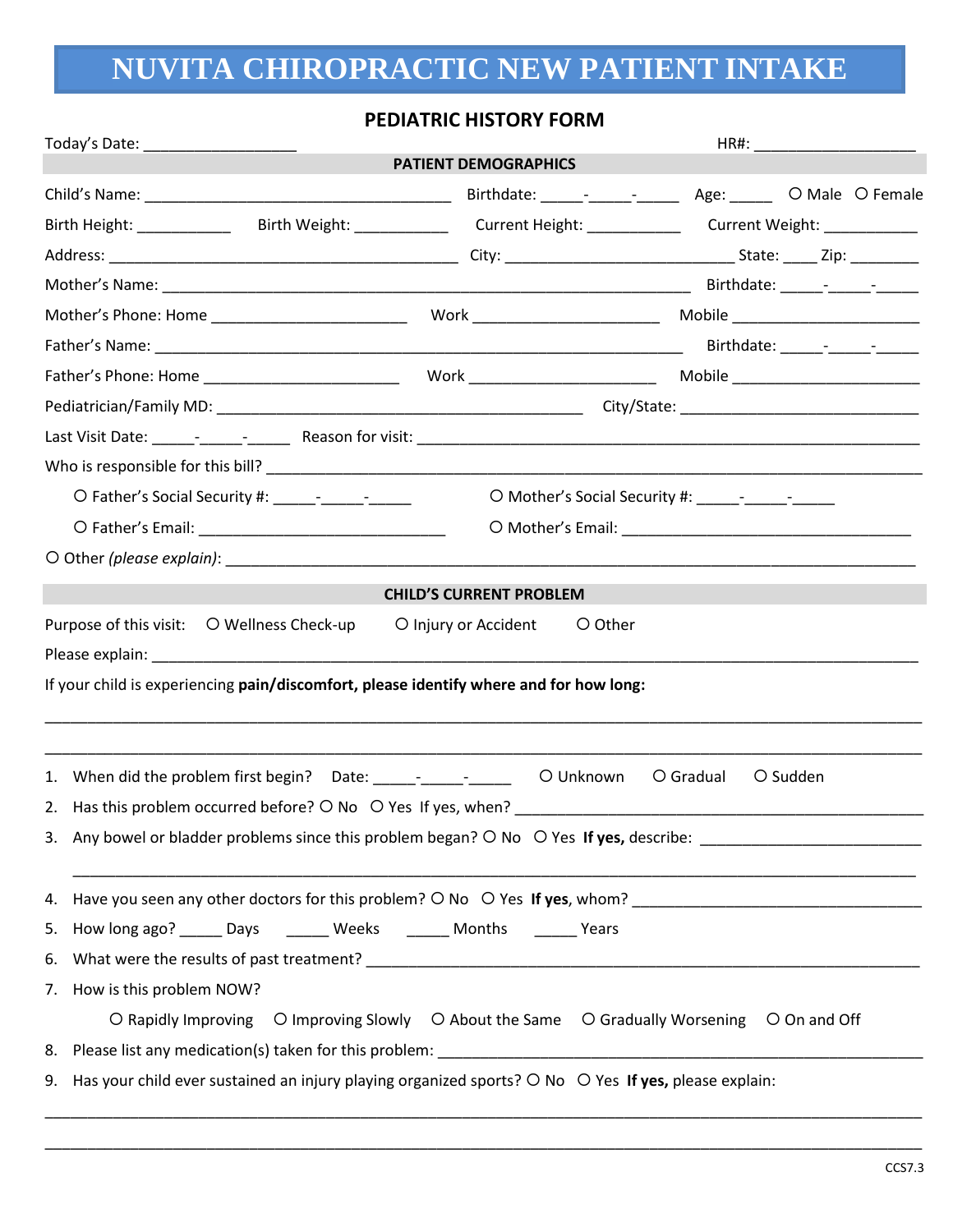10. Has your child ever sustained an injury in an auto accident? O No O Yes If yes, please explain:

| HAS YOUR CHILD EVER SUFFERED FROM - Check all that apply |                          |                              |                       |  |  |  |  |
|----------------------------------------------------------|--------------------------|------------------------------|-----------------------|--|--|--|--|
| O Headaches                                              | O Orthopedic Problems    | O Digestive Disorders        | O Behavioral Problems |  |  |  |  |
| O Dizziness                                              | O Neck Problems          | O Poor Appetite              | O ADD/ADHD            |  |  |  |  |
| $O$ Fainting                                             | O Arm Problems           | O Stomach Aches              | O Ruptures/Hernia     |  |  |  |  |
| O Seizures/Convulsions                                   | O Leg Problems           | $\bigcirc$ Reflux            | O Muscle Pain         |  |  |  |  |
| O Heart Trouble                                          | O Joint Problems         | O Constipation               | O Growing Pains       |  |  |  |  |
| O Chronic Earaches                                       | O Backaches              | O Diarrhea                   | O Asthma              |  |  |  |  |
| O Sinus Trouble                                          | O Poor Posture           | O Hypertension               | O Walking Trouble     |  |  |  |  |
| O Scoliosis                                              | O Anemia                 | O Colds/Flu                  | O Sleeping Problems   |  |  |  |  |
| O Bed Wetting                                            | O Colic                  | O Broken Bones               | O Fall off swing      |  |  |  |  |
| O Fall in baby walker                                    | O Fall from bed or couch | $\bigcirc$ Fall from crib    | O Fall down stairs    |  |  |  |  |
| O Fall off bicycle                                       | O Fall from highchair    | O Fall off slide             |                       |  |  |  |  |
| O Fall from changing table                               | O Fall off monkey bars   | O Fall off skateboard/skates |                       |  |  |  |  |
| O Allergies to                                           |                          |                              |                       |  |  |  |  |
| O Other:                                                 |                          |                              |                       |  |  |  |  |

\_\_\_\_\_\_\_\_\_\_\_\_\_\_\_\_\_\_\_\_\_\_\_\_\_\_\_\_\_\_\_\_\_\_\_\_\_\_\_\_\_\_\_\_\_\_\_\_\_\_\_\_\_\_\_\_\_\_\_\_\_\_\_\_\_\_\_\_\_\_\_\_\_\_\_\_\_\_\_\_\_\_\_\_\_\_\_\_\_\_\_\_\_\_\_\_\_\_\_\_\_\_\_

\_\_\_\_\_\_\_\_\_\_\_\_\_\_\_\_\_\_\_\_\_\_\_\_\_\_\_\_\_\_\_\_\_\_\_\_\_\_\_\_\_\_\_\_\_\_\_\_\_\_\_\_\_\_\_\_\_\_\_\_\_\_\_\_\_\_\_\_\_\_\_\_\_\_\_\_\_\_\_\_\_\_\_\_\_\_\_\_\_\_\_\_\_\_\_\_\_\_\_\_\_\_\_

I understand that I am directly and fully responsible to [Insert Practice Name] for all fees associated with chiropractic care my child receives.

The risks associated with exposure to ionization and spinal adjustments have been explained to me to my complete satisfaction, and I have conveyed my understanding of these risks to the doctor. After careful consideration, I do hereby request and authorize imaging studies and chiropractic adjustments for the benefit of my minor child for whom I have the legal right to select and authorize health care services on behalf of.

Under the terms and conditions of my divorce, separation or other legal authorization, the consent of a spouse/former spouse or other guardian is not required. If my authority to so select and authorize this care should change in any way, I will immediately notify this office.

**Parent or Legal Guardian's Signature Date Completed**

\_\_\_\_\_\_\_\_\_\_\_\_\_\_\_\_\_\_\_\_\_\_\_\_\_\_\_\_\_\_\_\_\_\_\_\_\_ \_\_\_\_\_ - \_\_\_\_\_ - \_\_\_\_\_